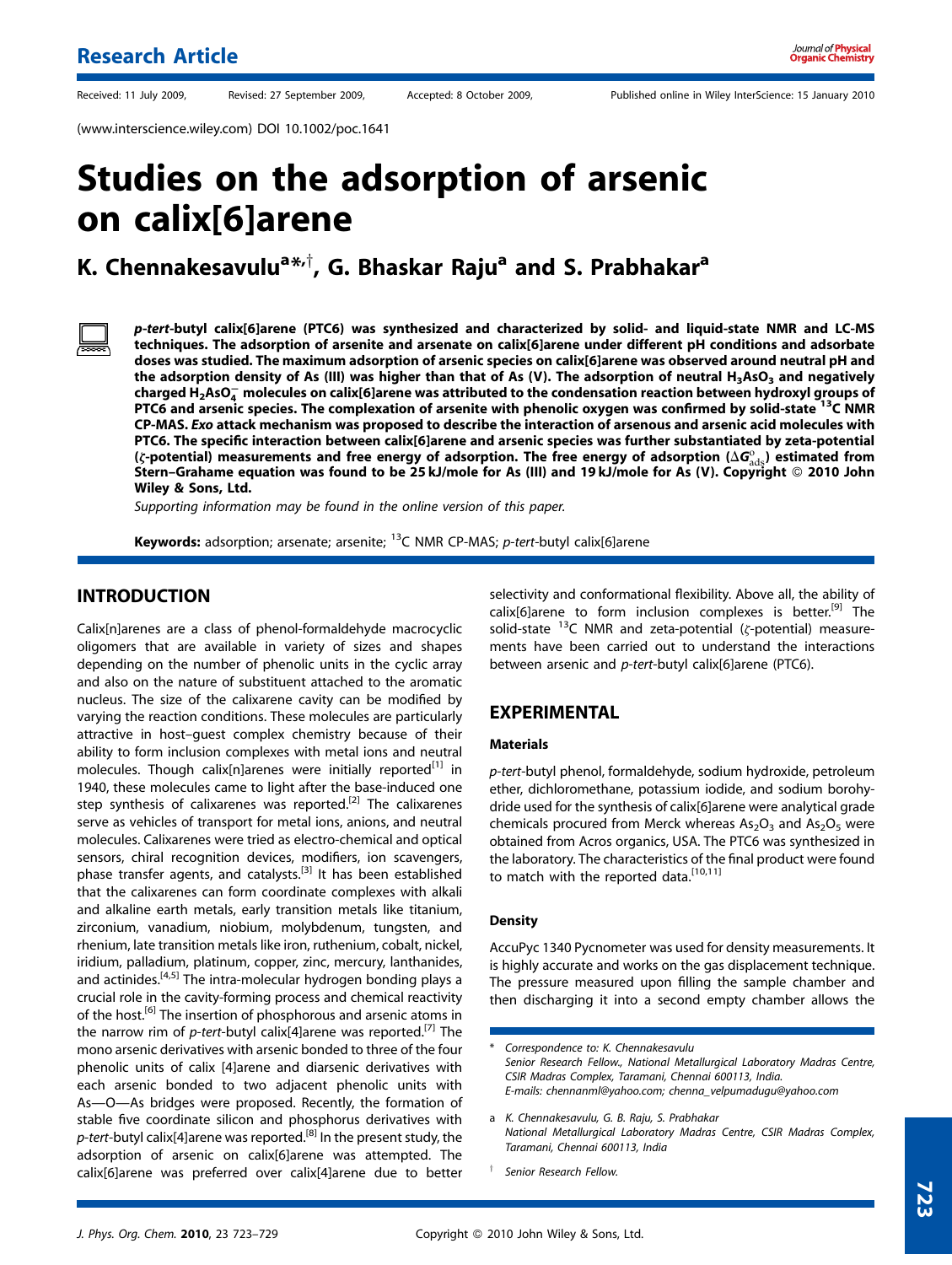computation of the sample solid phase volume.[12] The density of air dried PTC6 was estimated to be  $1.44 \text{ gm/cm}^3$ . .

### Surface area

Specific surface area of PTC6 was determined by using the sorption technique with Micromeritics ASAP (Model 2020) Surface area analyzer. Nitrogen and helium gases with a purity of 99.999% were used for the measurements. A known weight of PTC6 was taken in a standard sample tube with a filler rod, which is closed with seal frit and covered with an isothermal jacket to maintain the constant temperature during analysis. The analyzer is equipped with two independent vacuum systems: one for sample preparation and the other for sample analysis. In the first step, the sample tube containing PTC6 was evacuated to 50  $\mu$ mHg for 2 h at 150 °C. In the second step, the sample tube was cooled with liquid nitrogen temperature, and is then exposed to nitrogen gas at a series of precisely controlled pressures. With each incremental pressure increase, the number of nitrogen gas molecules adsorbed on the PTC6 surface increases. The pressure at which adsorption equilibrium occurs is measured and the universal gas law is applied to determine the quantity of nitrogen gas adsorbed.[13] The isotherm was obtained by plotting a graph between the quantity of nitrogen gas adsorbed versus  $P/P<sub>o</sub>$  values. Analysis of the isotherm yields the surface area of the material. The specific surface area of the PTC6 was found to be  $46 \,\mathrm{m}^2/\mathrm{gm}$ .

### NMR spectroscopy

Liquid state proton NMR, DEPT-NMR spectra were measured with a Bruker Avance 500 MHz set. TMS was used as an internal standard. 1H NMR spectra of PTC6 in CDCl<sub>3</sub> were recorded at various temperatures with an accuracy of  $\pm 1$  °C. Solid-state <sup>13</sup>C NMR spectra were recorded by cross-polarization magic angle spinning technique<sup>[14]</sup> temperature operating at 7.04 T magnetic field ( $13$ C 75.4 MHz) and room temperature. Samples were packed in 2.5 mm diameter  $ZrO<sub>2</sub>$  rotors and were spun with a frequency of 7 kHz at the magic angle spinning.

### Zeta-potential measurements

The z-potential measurements were conducted using zeta acoustic sizer (DT 1200) equipped with a video system and auto titration unit supplied by Dispersion Technology, USA. The sample container is equipped with a pH probe, a stirrer, and a Colloid Vibration Current probe. The CVI Probe consists of two parts: a transmitting and a receiving transducer. The transmitting transducer consists of a piezoelectric transducer that converts a radio frequency (RF) pulse into acoustic energy. This acoustic energy induces dipole moments in the solid/liquid interface. The dipole moments from the particles add up to create an electric field, which can be sensed by a receiver as a  $\zeta$ -potential.<sup>[15]</sup> The instrument was calibrated with the standard silica particles prior to the experiment.

### Adsorption measurements

The standard solutions of As (III) and As (V) were prepared by dissolving a known quantity of  $As<sub>2</sub>O<sub>3</sub>$  and  $As<sub>2</sub>O<sub>5</sub>$  in 0.1 N NaOH. One hundred milliliters of arsenic solution at required pH was taken in a polyethylene bottle and a known quantity of PTC6 was added to the arsenic solution. The contents in the bottles were

agitated in a laboratory shaker for 1 h at a constant temperature of 27 °C. During the equilibration, samples were collected with the help of micropipette at different time intervals, i.e., 10, 20, 30, 60 min and at 24 h. After equilibration, the solutions were filtered through a 0.2  $\mu$ m membrane filter and filtrates were analyzed for arsenic. Hydride generator (HG-2000) coupled with an atomic absorption spectrophotometer (GBC Avanta) was used for arsenic analysis. Three replicate measurements with a relative standard deviation of 1% were taken and an average value was considered. The arsenic detection limit was 0.02 mg/L.

### RESULTS AND DISCUSSION

### Effect of pH

Separate solutions of As (III) and As (V) with an initial concentration of 30 mg/L were taken and equilibrated with PTC6 at a desired pH for 1 h. For each experiment, 100 ml of arsenic solution was taken and equilibrated with 0.2 g of PTC6. The adsorbed arsenic at various pH values was estimated and the results are shown in Fig. 1. The maximum adsorption of arsenic species on PTC6 was observed around neutral pH. Calixarenes are unique molecules having super-acidic proton as well as super basic oxy-anion within the molecule. The dissociation of the first phenolic proton was reported to be below pH 1.0 while the last proton above pH 11.0.<sup>[16]</sup> Similarly, pKa values of arsenate<sup>[17]</sup>  $(2.20, 6.97, 11.5)$  and arsenite<sup>[18]</sup>  $(9.23, 12.13, 13.40)$  clearly suggest that arsenite exists as a neutral molecule and arsenate  $(H<sub>2</sub> AsO<sub>4</sub><sup>-</sup>)$  as an anion under the experimental pH of 6.00–7.00. The adsorption of neutral  $H_3AsO_3$  and negatively charged  ${\sf H_2AsO_4^-}$  on PTC6 may be explained due to hydrogen bonding besides condensation reaction between hydroxyl groups of PTC6 and arsenite. The As  $(OH)_3$  groups may polarize protons of PTC6 hydroxyl groups and facilitate attack at electrophilic sites<sup>[19]</sup> similar to that of condensation reaction proposed between arsenous acid and dithioerythritol.<sup>[20]</sup> Thus, the simultaneous ionization of hydroxyls of PTC6 and reaction with metal hydroxides via condensation mechanism can be suggested. In basic pH, the anions of arsenite and arsenate are expected to interact with polar —OH via hydrogen bonding mechanism. In



Figure 1. Effect of pH on the adsorption of arsenic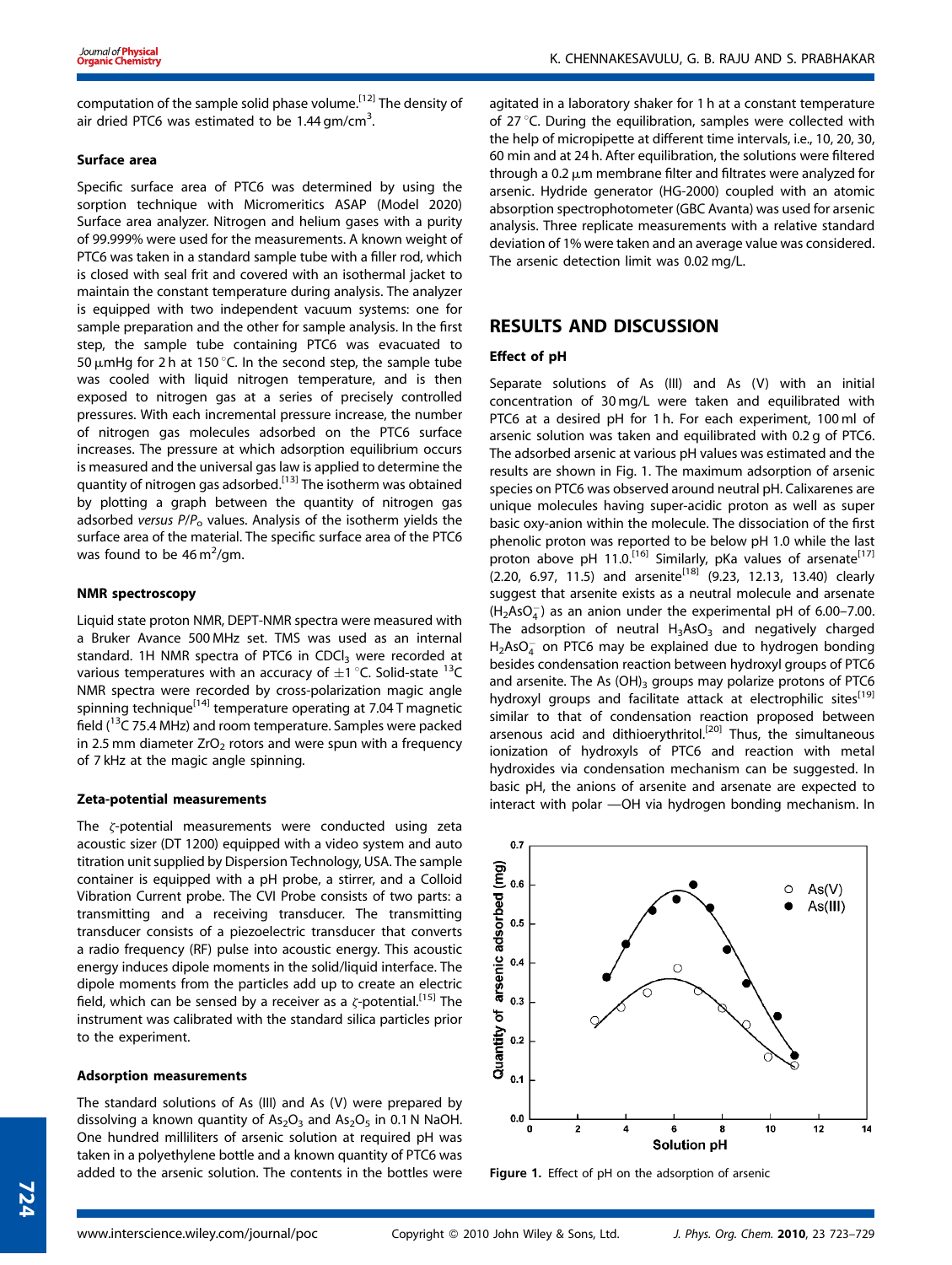addition to the above mechanisms,  $\pi$ -metallated derivatives of calixarenes with the metals actually coordinated to the faces of the calixarene bowl could also be suggested.

### Effect of arsenic concentration

The effect of arsenic concentration and equilibration time on adsorption density was studied. PTC6 (1.0 g) was taken and equilibrated with known volume and concentration of arsenic solution. The un-adsorbed arsenic content in the filtrate was estimated. The arsenic concentration was varied from 1.0 to 40.0 mg/L and the results are compiled in Fig. 2. By increasing the concentration of arsenic, the adsorption density increases and attains plateau beyond certain concentration. The adsorption density of arsenite remained same beyond 0.035 mg/m<sup>2</sup>. In the case of arsenate, the plateau was observed at the adsorption density of 0.02 mg/m<sup>2</sup>. It is evident that the effect of equilibration time on adsorption density is very marginal. The better adsorption of arsenite compared to arsenate may be explained due to favorable pyramidal symmetry and availability of phenolic —OH groups that facilitate condensation reaction. At saturation point, the number of PTC6 molecules and the adsorbed arsenite molecules were estimated to be 6.183  $\times$  10<sup>20</sup> and 6.31  $\times$  10<sup>18</sup>, respectively. The number of PTC6 molecules is roughly two orders more than the adsorbed arsenite molecules. The possibility of insertion of arsenite and arsenate molecules into the PTC6 bowl is remote as the diameter of the arsenite molecule<sup>[21]</sup> is higher  $(4.1 \text{ Å})$  compared to the annuli of the cyclic hexamer of PTC6  $(2.4 \text{ Å})$ . Thus the interaction of arsenic species is restricted to the —OH groups of PTC6. In aqueous medium, the adsorption density of arsenic can be improved by introducing hydrophilic groups at the wide rim of PTC6. The mono arsenic and diarsenic complexes can be expected between PTC6 and arsenic species similar to that of calix[4]arene.<sup>[8]</sup>

#### NMR Measurements

The solid-state <sup>13</sup>C NMR of PTC6 in the presence and absence of arsenic is shown in Fig. 3. It is apparent that in the absence of arsenic, signals related to aromatic carbons were observed at 147 and 125.5 ppm whereas signals corresponding to bridged methylene carbons and tert-butyl carbons were observed at



Figure 2. Effect of arsenic concentration on adsorption density



Figure 3. Solid-state  $13C$  NMR CP-MAS spectrum of PTC6. (a) In the presence of  $H_3AsO_{4}$ , (b) in the presence of  $H_3AsO_{3}$ , and (c) in the absence of arsenic



Figure 4. The temperature-dependent <sup>1</sup>H NMR spectrum for bridged<br>methylene protens of PTC6 methylene protons of PTC6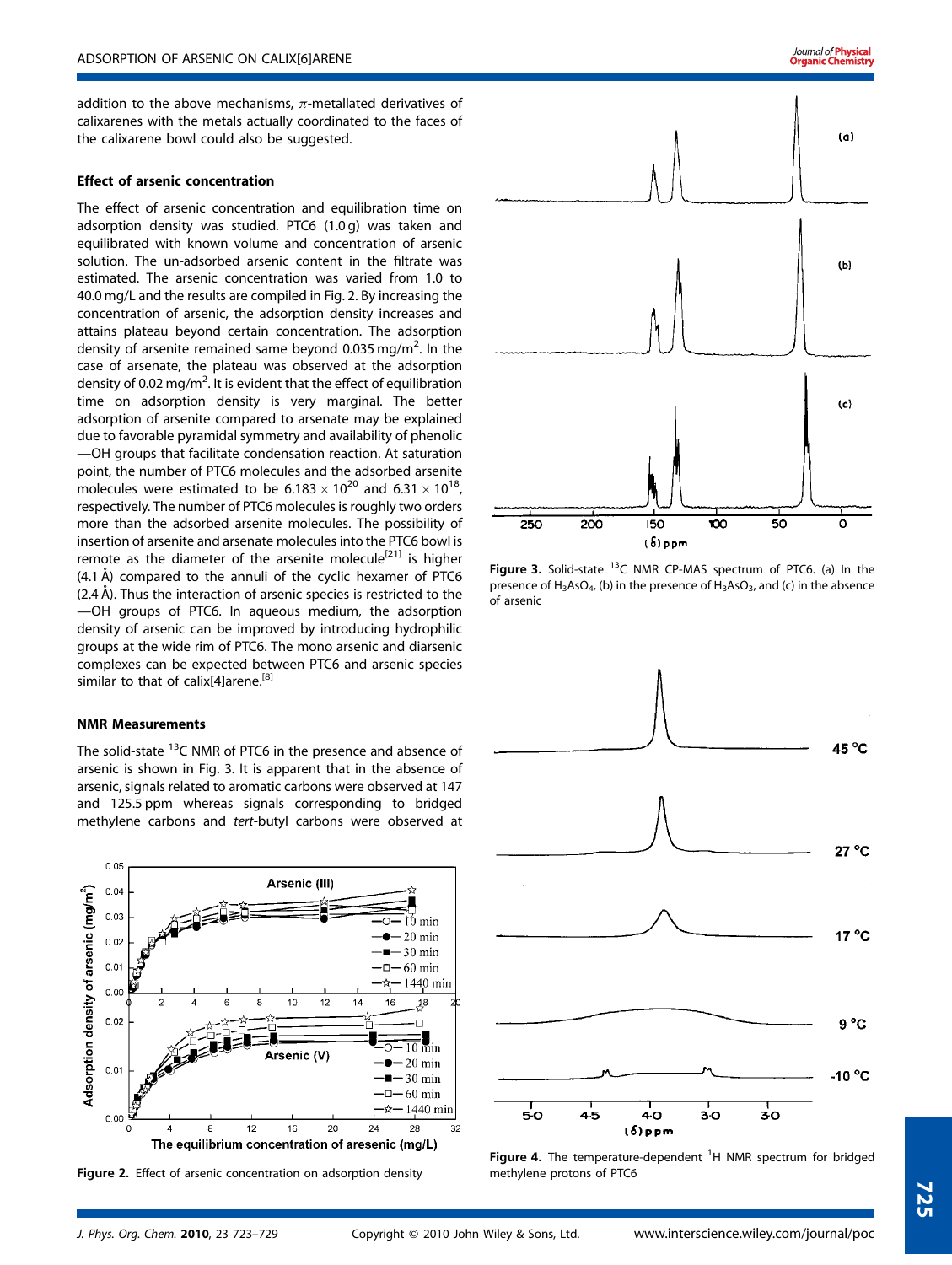31 and 34 ppm, respectively. However, in the presence of arsenite, all these signals were broadened and shifted towards higher ppm. It was observed that the signals related to aromatic carbons were shifted from 147 to 151 ppm and 125 to 130 ppm. The signals corresponding to bridged methylene carbons and tert-butyl carbon were shifted to 37 ppm. Thus the solid-state NMR data confirm the complexation of As (III) with phenolic oxygen. Many researchers<sup>[22–27]</sup> have adopted the <sup>13</sup>C NMR CP-MAS technique to study the complexation and orientation of organic molecules such as chloroform, acetone, toluene, and carbon disulphide with calixarenes. Similarly, the same down field chemical shift observed in the case of As (V) indicates that the phenolic oxygen were either mono coordinated or dicoordinated with As (V). Thus, the NMR data clearly indicate that the PTC6 molecule has become rigid after the adsorption of arsenic species. The flexibility of the PTC6 molecule was studied by recording the variable temperature  ${}^{1}$ H NMR spectrum shown in Fig. 4. It is apparent that the signal ascribed to bridged methylene was split into a pair of doublet at low temperatures. One doublet corresponds to four exo hydrogens and another doublet corresponds to four endo hydrogen. At higher temperatures, all the eight hydrogens will give one broad singlet (Fig. 4) indicating that the PTC6 molecule can rotate freely through  $\sigma$ -bonds of Ar-CH<sub>2</sub>-Ar. Due to this, PTC6 can generate variety of conformations and coordination interactions, with guest molecules. The coalescence temperature of the PTC6 molecule was observed around  $9^{\circ}$ C. This is in agreement with the data reported<sup>[28]</sup> for PTC6 in CDCl<sub>3</sub>. The flexible nature of PTC6 at the coalescence temperature was affected after the co-ordination of arsenic molecules with PTC6. The uptake mechanism of arsenous and arsenic acid molecules is shown in Fig. 5. The arsenous acid and arsenic acid molecules can interact with PTC6 in two ways: the first one is endo attack (i.e., through arene cavity) and the second one is exo attack (i.e., through phenolic groups). The p-tert-butyl groups sterically hinder the endo attack of arsenite or arsenate molecules. Thus, the favorable exo interaction of arsenous or arsenic acid molecule was suggested in the proposed uptake mechanism.

### Zeta-potential measurements

The adsorption of arsenic on PTC6 was examined by  $\zeta$ -potential measurements and the results are shown in Fig. 6. It is apparent that the PTC6 is negatively charged below pH of 5.4. In the presence of electrolytes such as NaCl and NaNO<sub>3</sub>, the magnitude of the  $\zeta$ -potential increases, while the iso-electric point of PTC6 remains constant. It was also observed that the  $\zeta$ -potential of PTC6 is increased considerably above pH 11.6. Sodium hydroxide was added to change the pH to alkaline during  $\zeta$ -potential measurements. At  $pH \geq 11$ , the sodium cation may form dimeric and polymeric units with PTC6. Hanna et al.<sup>[29]</sup> have reported the selective formation of calyx dianions (PTC6-2Na) with the alkali metal carbonates. Since the de-protonation of PTC6 is expected from pH 1.0, the molecule should exhibit negative charge.



Figure 5. The interaction of arsenous and arsenic acid molecules with p-tert-butyl calix[6]arene (In reaction mechanism  $R = tert$ -butyl group)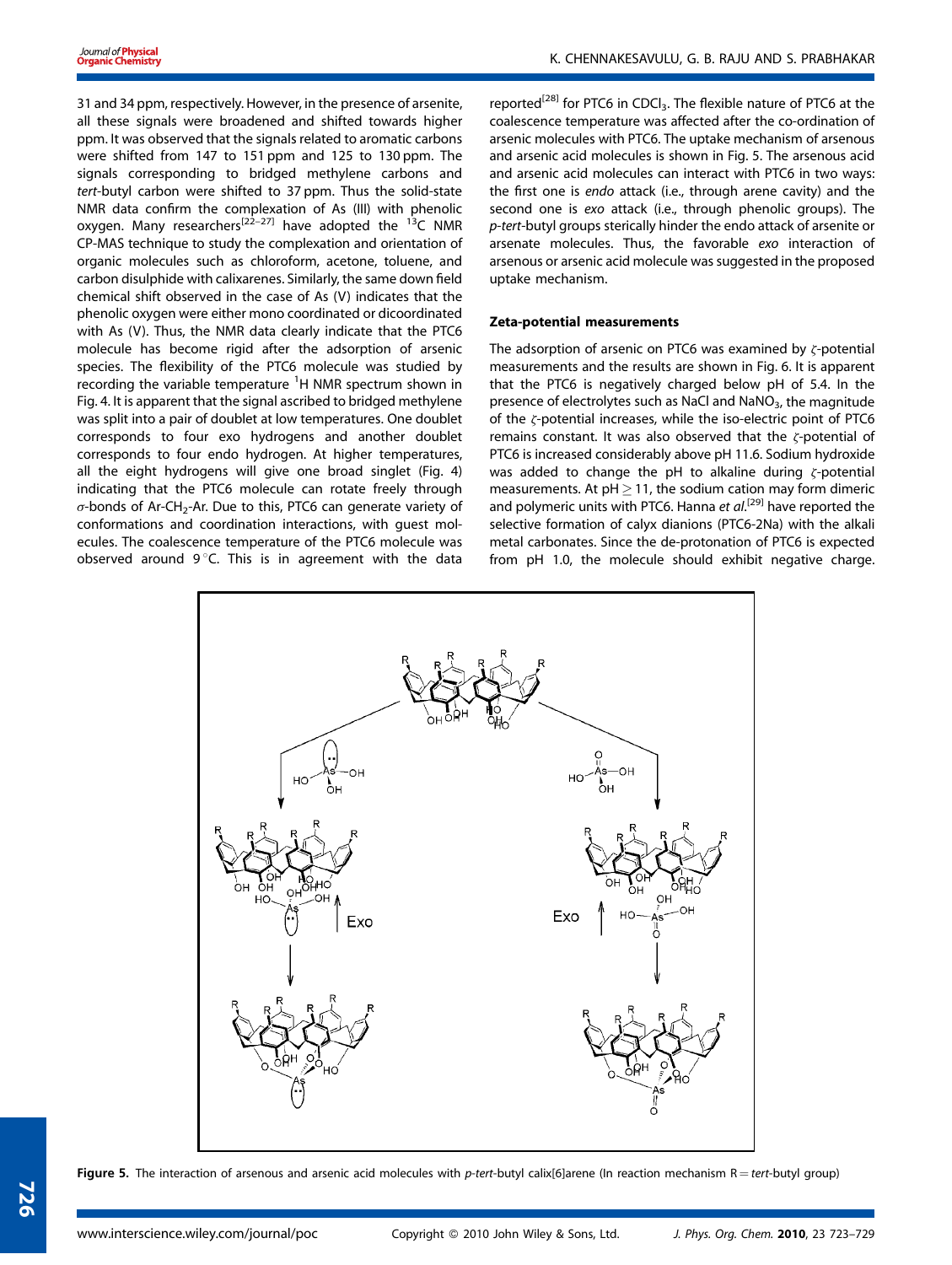

Figure 6. (a) The effect of electrolyte on  $\zeta$ -potential of PTC6 as a function of pH, (b) the effect of H<sub>3</sub>AsO<sub>3</sub> concentration on  $\zeta$ -potential of PTC6 as a function of pH, and (c) the effect of  $H_3ASO_4$  concentration on  $\zeta$ -potential of PTC6 as a function of pH

Contrary to this, positive  $\zeta$ -potential was observed. It could be interpreted due to the interaction of metal ion with PTC6. The  $\zeta$ -potential of potassium–PTC6 complex<sup>[30]</sup> and ruthenium and cobalt calix[6]arenes[31] were reported to be positive. The reactivity of calixarenes is influenced by the ring size of calix anion and degree of de-protonation.<sup>[30]</sup> The effect of As (III) and As (V) concentrations on the  $\zeta$ -potential of PTC6 is shown in Fig. 6(b) and (c). In both the cases, the shift in iso-electric point and the increase in the magnitude of the  $\zeta$ -potential reveal specific interaction between arsenic and PTC6. The shift in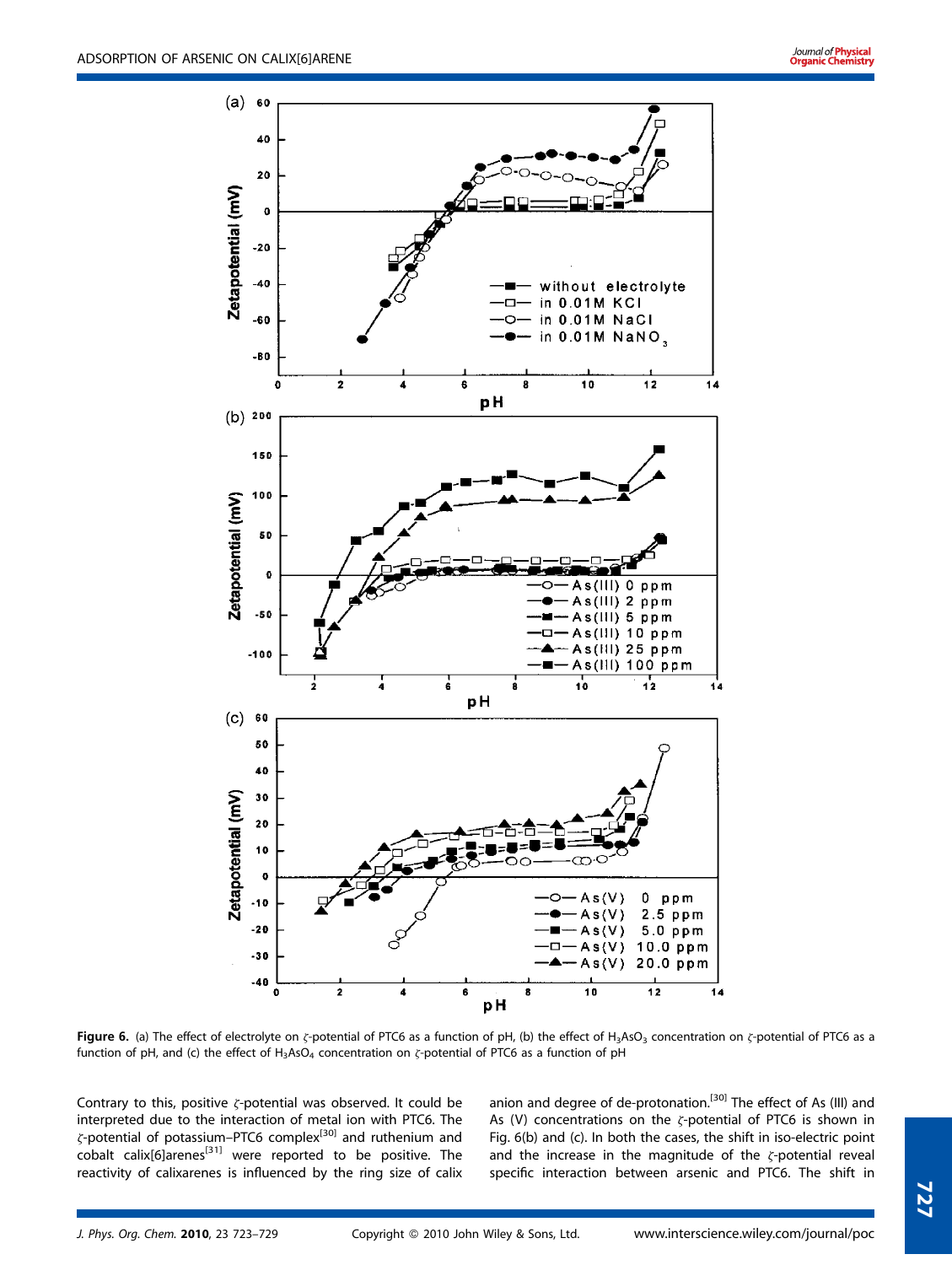iso-electric point towards lower pH was attributed to the specific interaction.<sup>[32–34]</sup> Thus, it is evident that the interaction between arsenic and calixarene could be described as specific interaction.

### Free energy of adsorption

The NMR and  $\zeta$ -potential study clearly suggests that the adsorption of arsenic on PTC6 is mainly due to specific chemical interaction. The free energy of adsorption was calculated for both As (III) and As (V) from the adsorption measurements. Adsorption densities around plateaus were taken for these calculations. The magnitude of free energy of adsorption ( $-\Delta G_{\rm ads}^{\rm o}$ ) was calculated

from the Stern-Grahame equation.<sup>[33]</sup>

$$
\Gamma_{\rm d} = zrCe^{\frac{-\Delta G_{\rm ads}^0}{RT}} \tag{1}
$$

where  $\Gamma_{\textsf{\scriptsize{d}}}$  is the adsorption density (mole/m<sup>2</sup>),  $r$  is the effective radius of the adsorbed ion in m, C is the equilibrium concentration (moles/L),  $R$  is the gas constant,  $T$  is the absolute temperature, and z is the valency of the adsorbed ion. Equation (1) can be rearranged as

$$
\Delta G_{\rm ads}^{\rm o} = -RT \ln \left[ \frac{\Gamma_d}{zrc} \right] \tag{2}
$$

**Table 1.** Free energy of adsorption with reference to equilibration time and  $H_3$ AsO<sub>3</sub> concentration

|        |                                             | Free energy of adsorption (kJ/mole) |        |        |        |        |  |  |
|--------|---------------------------------------------|-------------------------------------|--------|--------|--------|--------|--|--|
|        |                                             | Equilibration time (min)            |        |        |        |        |  |  |
| S. no. | Initial concentration<br>of As (III) (mg/L) | 10                                  | 20     | 30     | 60     | 1440   |  |  |
|        |                                             | 21.617                              | 23.804 | 23.993 | 23.687 | 24.392 |  |  |
|        |                                             | 22.820                              | 23.886 | 24.316 | 24.803 | 25.185 |  |  |
| 3      | 4                                           | 24.762                              | 25.189 | 25.415 | 25.552 | 25.273 |  |  |
| 4      | 6                                           | 25.277                              | 25.182 | 25.445 | 25.620 | 25.594 |  |  |
| 5      | 8                                           | 25.135                              | 25.229 | 25.052 | 25.332 | 25.298 |  |  |
| 6      | 10                                          | 24.916                              | 25.134 | 24.487 | 25.187 | 25.024 |  |  |
| 7      | 12                                          | 24.396                              | 24.315 | 23.752 | 24.183 | 24.535 |  |  |
| 8      | 14                                          | 23.811                              | 23.397 | 23.226 | 24.122 | 24.335 |  |  |
| 9      | 16                                          | 23.117                              | 23.043 | 22.582 | 23.340 | 23.554 |  |  |
| 10     | 18                                          | 22.428                              | 22.527 | 22.231 | 22.723 | 22.951 |  |  |
| 11     | 20                                          | 22.035                              | 22.127 | 20.982 | 22.196 | 22.462 |  |  |
| 12     | 30                                          | 20.844                              | 20.700 | 20.328 | 21.127 | 21.220 |  |  |
| 13     | 40                                          | 19.993                              | 20.160 | 20.138 | 20.043 | 20.583 |  |  |

| Table 2. Free energy of adsorption with reference to equilibration time and H <sub>3</sub> AsO <sub>4</sub> concentration |                                             |                                                                 |        |        |        |        |  |  |  |  |
|---------------------------------------------------------------------------------------------------------------------------|---------------------------------------------|-----------------------------------------------------------------|--------|--------|--------|--------|--|--|--|--|
|                                                                                                                           |                                             | Free energy of adsorption (kJ/mole)<br>Equilibration time (min) |        |        |        |        |  |  |  |  |
|                                                                                                                           |                                             |                                                                 |        |        |        |        |  |  |  |  |
| S. no.                                                                                                                    | Initial concentration<br>of As $(V)$ (mg/L) | 10                                                              | 20     | 30     | 60     | 1440   |  |  |  |  |
|                                                                                                                           |                                             | 18.364                                                          | 19.210 | 19.823 | 19.823 | 19.124 |  |  |  |  |
| 2                                                                                                                         | 2                                           | 19.434                                                          | 19.584 | 20.034 | 19.423 | 19.426 |  |  |  |  |
| 3                                                                                                                         | 4                                           | 19.421                                                          | 19.417 | 19.649 | 19.412 | 19.616 |  |  |  |  |
| 4                                                                                                                         | 6                                           | 19.320                                                          | 19.151 | 19.325 | 19.168 | 19.156 |  |  |  |  |
| 5                                                                                                                         | 8                                           | 18.858                                                          | 18.980 | 19.144 | 19.353 | 19.290 |  |  |  |  |
| 6                                                                                                                         | 10                                          | 18.093                                                          | 18.315 | 18.214 | 18.681 | 18.964 |  |  |  |  |
|                                                                                                                           | 12                                          | 17.536                                                          | 17.642 | 17.784 | 18.197 | 18.562 |  |  |  |  |
| 8                                                                                                                         | 14                                          | 17.089                                                          | 17.244 | 17.411 | 17.765 | 18.075 |  |  |  |  |
| 9                                                                                                                         | 16                                          | 16.863                                                          | 16.965 | 17.143 | 17.423 | 17.743 |  |  |  |  |
| 10                                                                                                                        | 18                                          | 16.549                                                          | 16.647 | 16.791 | 17.112 | 17.366 |  |  |  |  |
| 11                                                                                                                        | 20                                          | 16.105                                                          | 16.200 | 16.335 | 16.613 | 16.870 |  |  |  |  |
| 12                                                                                                                        | 30                                          | 14.892                                                          | 14.861 | 15.062 | 15.372 | 15.614 |  |  |  |  |
| 13                                                                                                                        | 40                                          | 14.452                                                          | 14.383 | 14.583 | 14.952 | 15.310 |  |  |  |  |